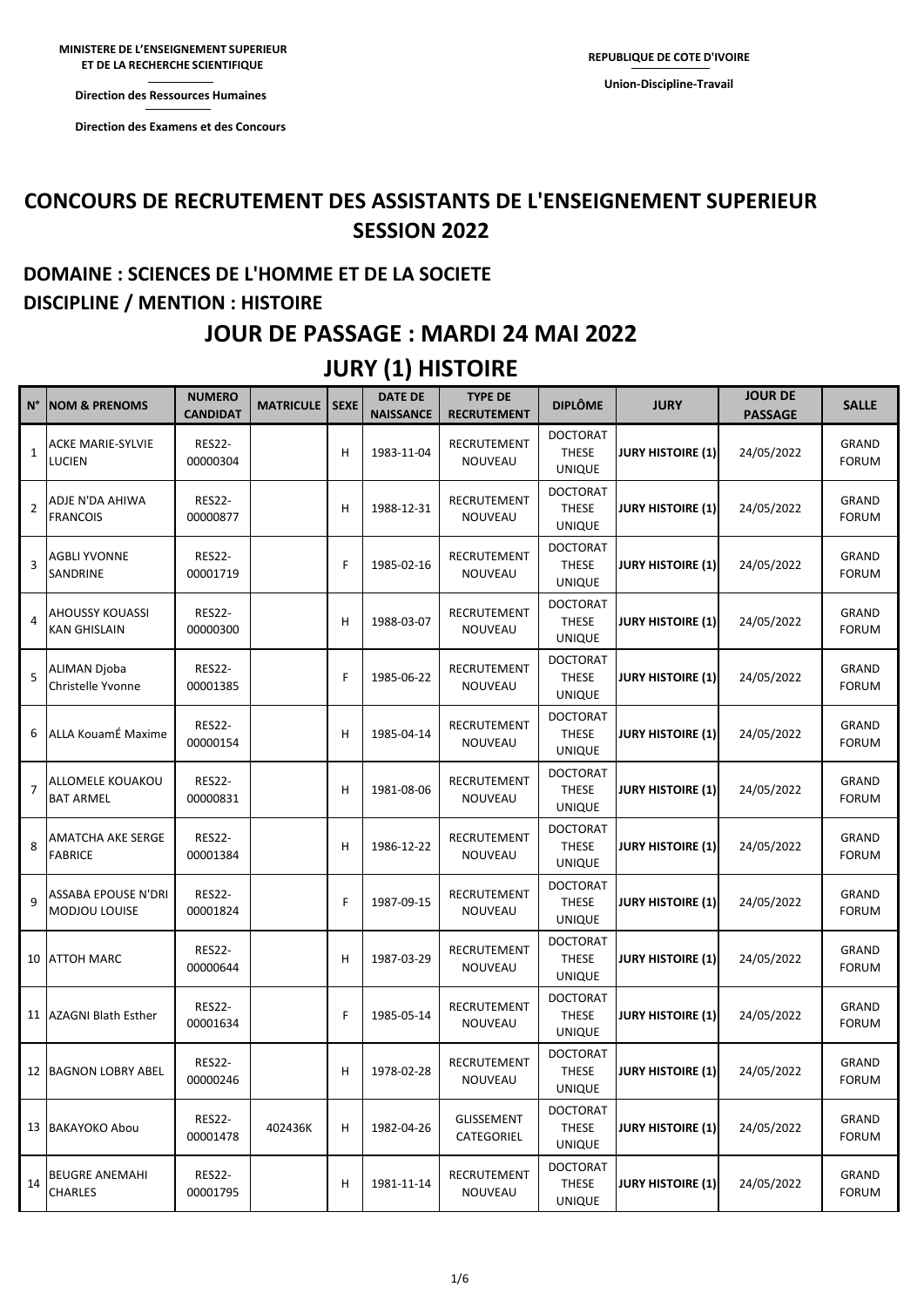| $N^{\circ}$ | <b>NOM &amp; PRENOMS</b>                    | <b>NUMERO</b><br><b>CANDIDAT</b> | <b>MATRICULE</b> | <b>SEXE</b> | <b>DATE DE</b><br><b>NAISSANCE</b> | <b>TYPE DE</b><br><b>RECRUTEMENT</b> | <b>DIPLÔME</b>                                   | <b>JURY</b>              | <b>JOUR DE</b><br><b>PASSAGE</b> | <b>SALLE</b>                 |
|-------------|---------------------------------------------|----------------------------------|------------------|-------------|------------------------------------|--------------------------------------|--------------------------------------------------|--------------------------|----------------------------------|------------------------------|
| 15          | <b>BOUHO GNIHONTE</b><br>JOSE ARMEL         | <b>RES22-</b><br>00000881        |                  | Н           | 1987-07-15                         | <b>RECRUTEMENT</b><br><b>NOUVEAU</b> | <b>DOCTORAT</b><br><b>THESE</b><br><b>UNIQUE</b> | <b>JURY HISTOIRE (1)</b> | 24/05/2022                       | <b>GRAND</b><br><b>FORUM</b> |
| 16          | <b>BOUSSOU Rike Daniel</b><br>Marie-fereole | <b>RES22-</b><br>00000267        |                  | Н           | 1983-01-01                         | <b>RECRUTEMENT</b><br><b>NOUVEAU</b> | <b>DOCTORAT</b><br><b>THESE</b><br><b>UNIQUE</b> | <b>JURY HISTOIRE (1)</b> | 24/05/2022                       | GRAND<br><b>FORUM</b>        |
| 17          | <b>COULIBALY DRISSA</b>                     | <b>RES22-</b><br>00000465        |                  | H           | 1983-01-01                         | <b>RECRUTEMENT</b><br><b>NOUVEAU</b> | <b>DOCTORAT</b><br><b>THESE</b><br><b>UNIQUE</b> | <b>JURY HISTOIRE (1)</b> | 24/05/2022                       | GRAND<br><b>FORUM</b>        |
| 18          | <b>COULIBALY WAYARGA</b>                    | <b>RES22-</b><br>00000495        | 432919L          | H           | 1987-06-19                         | <b>GLISSEMENT</b><br>CATEGORIEL      | <b>DOCTORAT</b><br><b>THESE</b><br><b>UNIQUE</b> | <b>JURY HISTOIRE (1)</b> | 24/05/2022                       | GRAND<br><b>FORUM</b>        |
| 19          | <b>COULIBALY</b><br>Yalamoussa              | <b>RES22-</b><br>00000728        | 432921E          | н           | 1987-11-26                         | <b>GLISSEMENT</b><br>CATEGORIEL      | <b>DOCTORAT</b><br><b>THESE</b><br><b>UNIQUE</b> | <b>JURY HISTOIRE (1)</b> | 24/05/2022                       | GRAND<br><b>FORUM</b>        |
| 20          | <b>COULIBALY YOUSSOUF</b>                   | <b>RES22-</b><br>00000392        | 401321W          | н           | 1985-07-19                         | <b>GLISSEMENT</b><br>CATEGORIEL      | <b>DOCTORAT</b><br><b>THESE</b><br><b>UNIQUE</b> | <b>JURY HISTOIRE (1)</b> | 24/05/2022                       | <b>GRAND</b><br><b>FORUM</b> |

# **JURY (2) HISTOIRE**

| $N^{\circ}$    | <b>NOM &amp; PRENOMS</b>         | <b>NUMERO</b><br><b>CANDIDAT</b> | <b>MATRICULE</b> | <b>SEXE</b> | <b>DATE DE</b><br><b>NAISSANCE</b> | <b>TYPE DE</b><br><b>RECRUTEMENT</b> | <b>DIPLÔME</b>                                   | <b>JURY</b>              | <b>JOUR DE</b><br><b>PASSAGE</b> | <b>SALLE</b> |
|----------------|----------------------------------|----------------------------------|------------------|-------------|------------------------------------|--------------------------------------|--------------------------------------------------|--------------------------|----------------------------------|--------------|
| 1              | DADIE DAGO THOMAS                | <b>RES22-</b><br>00000937        |                  | H           | 1979-12-24                         | RECRUTEMENT<br>NOUVEAU               | <b>DOCTORAT</b><br><b>THESE</b><br><b>UNIQUE</b> | <b>JURY HISTOIRE (2)</b> | 24/05/2022                       | SALLE D15    |
| 2              | DAGO Legbre Alphonse             | <b>RES22-</b><br>00001902        |                  | H           | 1982-12-17                         | <b>RECRUTEMENT</b><br><b>NOUVEAU</b> | <b>DOCTORAT</b><br><b>THESE</b><br><b>UNIQUE</b> | <b>JURY HISTOIRE (2)</b> | 24/05/2022                       | SALLE D15    |
| 3              | DAHOUE MEDJO                     | <b>RES22-</b><br>00001580        |                  | H           | 1980-01-01                         | RECRUTEMENT<br>NOUVEAU               | <b>DOCTORAT</b><br><b>THESE</b><br><b>UNIQUE</b> | <b>JURY HISTOIRE (2)</b> | 24/05/2022                       | SALLE D15    |
| 4              | DAPPAH ABOU                      | <b>RES22-</b><br>00000537        | 367099G          | H           | 1981-01-07                         | <b>GLISSEMENT</b><br>CATEGORIEL      | <b>DOCTORAT</b><br><b>THESE</b><br><b>UNIQUE</b> | <b>JURY HISTOIRE (2)</b> | 24/05/2022                       | SALLE D15    |
| 5              | DIARRASSOUBA<br><b>DAOUDA</b>    | <b>RES22-</b><br>00000631        | 401367C          | H           | 1985-09-24                         | <b>GLISSEMENT</b><br>CATEGORIEL      | <b>DOCTORAT</b><br><b>THESE</b><br><b>UNIQUE</b> | <b>JURY HISTOIRE (2)</b> | 24/05/2022                       | SALLE D15    |
| 6              | DIOMANDE<br><b>BOURAHIMA</b>     | <b>RES22-</b><br>00000292        |                  | H           | 1989-12-06                         | RECRUTEMENT<br>NOUVEAU               | <b>DOCTORAT</b><br><b>THESE</b><br><b>UNIQUE</b> | <b>JURY HISTOIRE (2)</b> | 24/05/2022                       | SALLE D15    |
| $\overline{7}$ | DJAMALA KOUADIO<br>ALEXANDRE     | <b>RES22-</b><br>00000626        |                  | H           | 1987-04-14                         | RECRUTEMENT<br>NOUVEAU               | <b>DOCTORAT</b><br><b>THESE</b><br><b>UNIQUE</b> | <b>JURY HISTOIRE (2)</b> | 24/05/2022                       | SALLE D15    |
| 8              | DJANGO Kouassi Roger             | <b>RES22-</b><br>00000520        | 400713A          | H           | 1979-01-01                         | <b>GLISSEMENT</b><br>CATEGORIEL      | <b>DOCTORAT</b><br><b>THESE</b><br><b>UNIQUE</b> | <b>JURY HISTOIRE (2)</b> | 24/05/2022                       | SALLE D15    |
| 9              | DJE YAO LOPEZ                    | <b>RES22-</b><br>00000327        |                  | H           | 1986-08-14                         | RECRUTEMENT<br><b>NOUVEAU</b>        | <b>DOCTORAT</b><br><b>THESE</b><br><b>UNIQUE</b> | <b>JURY HISTOIRE (2)</b> | 24/05/2022                       | SALLE D15    |
| 10             | DJENZOU KOUAKOU<br><b>OCTAVE</b> | <b>RES22-</b><br>00000473        |                  | H           | 1980-08-05                         | RECRUTEMENT<br>NOUVEAU               | <b>DOCTORAT</b><br><b>THESE</b><br><b>UNIQUE</b> | <b>JURY HISTOIRE (2)</b> | 24/05/2022                       | SALLE D15    |
| 11             | DJERE HERVE ZEBRO                | <b>RES22-</b><br>00001081        | 366718P          | H           | 1976-10-16                         | <b>GLISSEMENT</b><br>CATEGORIEL      | <b>DOCTORAT</b><br><b>THESE</b><br><b>UNIQUE</b> | <b>JURY HISTOIRE (2)</b> | 24/05/2022                       | SALLE D15    |
|                | 12 DOUMBIA Ali                   | <b>RES22-</b><br>00000284        |                  | H           | 1984-09-02                         | RECRUTEMENT<br>NOUVEAU               | <b>DOCTORAT</b><br><b>THESE</b><br><b>UNIQUE</b> | <b>JURY HISTOIRE (2)</b> | 24/05/2022                       | SALLE D15    |
| 13             | EBI N'GODO FILOMENE              | <b>RES22-</b><br>00000232        |                  | H           | 1984-04-11                         | RECRUTEMENT<br>NOUVEAU               | <b>DOCTORAT</b><br><b>THESE</b><br><b>UNIQUE</b> | <b>JURY HISTOIRE (2)</b> | 24/05/2022                       | SALLE D15    |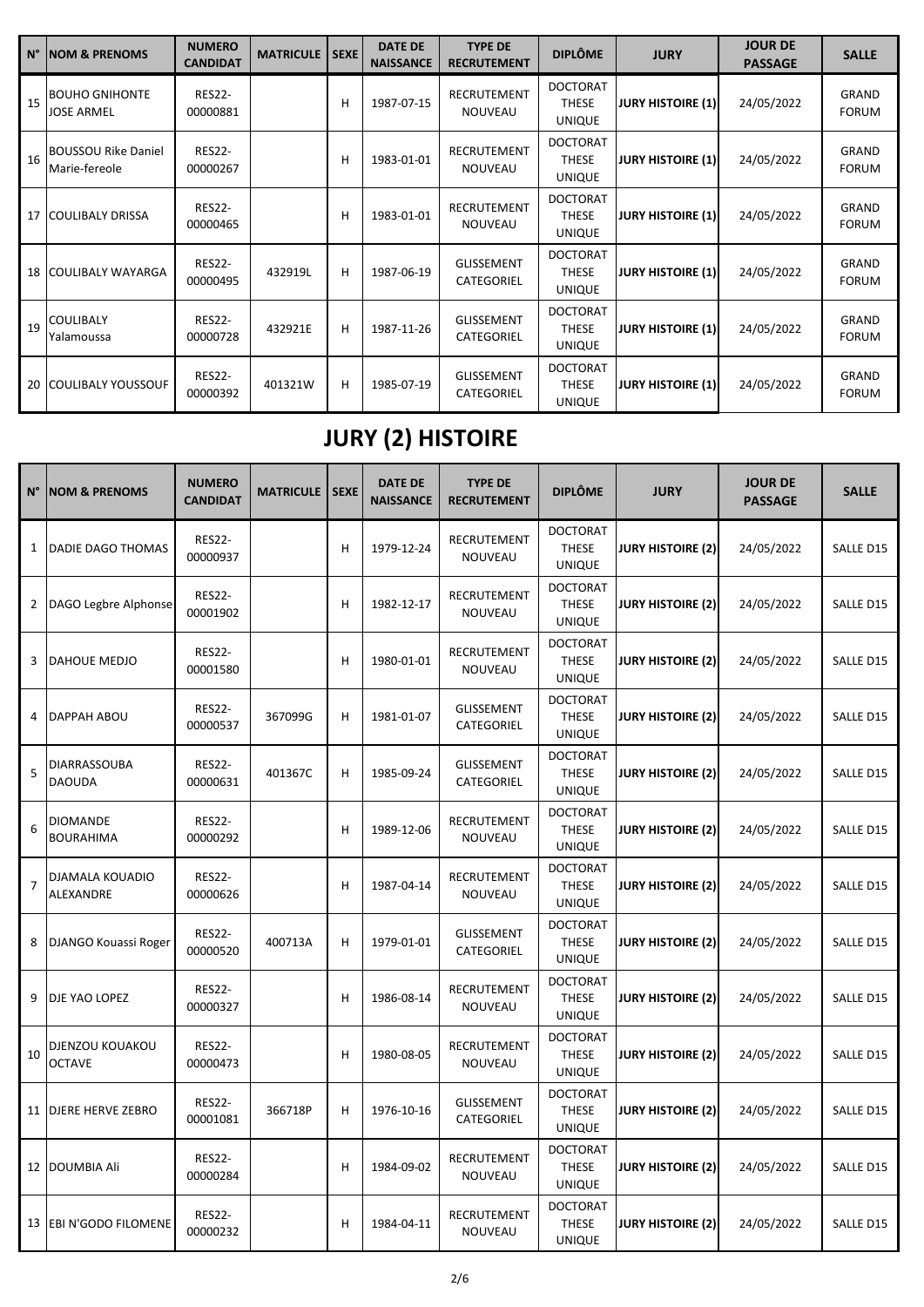|    | N° NOM & PRENOMS                         | <b>NUMERO</b><br><b>CANDIDAT</b> | <b>MATRICULE</b> | <b>SEXE</b> | <b>DATE DE</b><br><b>NAISSANCE</b> | <b>TYPE DE</b><br><b>RECRUTEMENT</b> | <b>DIPLÔME</b>                                   | <b>JURY</b>              | <b>JOUR DE</b><br><b>PASSAGE</b> | <b>SALLE</b> |
|----|------------------------------------------|----------------------------------|------------------|-------------|------------------------------------|--------------------------------------|--------------------------------------------------|--------------------------|----------------------------------|--------------|
| 14 | <b>EFFOSSOU YANNICK</b><br><b>MOISE</b>  | <b>RES22-</b><br>00000108        |                  | H           | 1983-06-22                         | <b>RECRUTEMENT</b><br><b>NOUVEAU</b> | <b>DOCTORAT</b><br>3eme CYCLE                    | <b>JURY HISTOIRE (2)</b> | 24/05/2022                       | SALLE D15    |
| 15 | <b>ESSE KOUAME</b><br>KOUASSI JEAN BOSCO | <b>RES22-</b><br>00001621        |                  | н           | 1989-12-27                         | <b>RECRUTEMENT</b><br><b>NOUVEAU</b> | <b>DOCTORAT</b><br><b>THESE</b><br><b>UNIQUE</b> | <b>JURY HISTOIRE (2)</b> | 24/05/2022                       | SALLE D15    |
| 16 | <b>ESSEY Bonzou Ella</b><br>Epouse Ohouo | <b>RES22-</b><br>00000743        | 314514P          | F           | 1976-02-02                         | <b>GLISSEMENT</b><br>CATEGORIEL      | <b>DOCTORAT</b><br><b>THESE</b><br><b>UNIQUE</b> | <b>JURY HISTOIRE (2)</b> | 24/05/2022                       | SALLE D15    |
|    | 17 FADIKA MASSANDJE                      | <b>RES22-</b><br>00000086        | 326829X          | F           | 1978-12-20                         | <b>GLISSEMENT</b><br>CATEGORIEL      | <b>DOCTORAT</b><br><b>THESE</b><br><b>UNIQUE</b> | <b>JURY HISTOIRE (2)</b> | 24/05/2022                       | SALLE D15    |
|    | 18 FLE SOMPLEI SEVERIN                   | <b>RES22-</b><br>00000530        |                  | Н           | 1987-12-09                         | RECRUTEMENT<br><b>NOUVEAU</b>        | <b>DOCTORAT</b><br><b>THESE</b><br><b>UNIQUE</b> | <b>JURY HISTOIRE (2)</b> | 24/05/2022                       | SALLE D15    |
|    | 19 FOFANA MAMADOU                        | <b>RES22-</b><br>00000446        | 357180G          | н           | 1978-12-26                         | <b>GLISSEMENT</b><br>CATEGORIEL      | <b>DOCTORAT</b><br><b>THESE</b><br><b>UNIQUE</b> | <b>JURY HISTOIRE (2)</b> | 24/05/2022                       | SALLE D15    |
| 20 | <b>GNALLY Gbogou Franck</b><br>Olivier   | <b>RES22-</b><br>00001031        |                  | Н           | 1989-11-26                         | <b>RECRUTEMENT</b><br><b>NOUVEAU</b> | <b>DOCTORAT</b><br><b>THESE</b><br><b>UNIQUE</b> | <b>JURY HISTOIRE (2)</b> | 24/05/2022                       | SALLE D15    |

### **JOUR DE PASSAGE : MERCREDI 25 MAI 2022**

## **JURY (1) HISTOIRE**

| $N^{\circ}$    | <b>NOM &amp; PRENOMS</b>                    | <b>NUMERO</b><br><b>CANDIDAT</b> | <b>MATRICULE</b> | <b>SEXE</b> | <b>DATE DE</b><br><b>NAISSANCE</b> | <b>TYPE DE</b><br><b>RECRUTEMENT</b> | <b>DIPLÔME</b>                                   | <b>JURY</b>              | <b>JOUR DE</b><br><b>PASSAGE</b> | <b>SALLE</b>                 |
|----------------|---------------------------------------------|----------------------------------|------------------|-------------|------------------------------------|--------------------------------------|--------------------------------------------------|--------------------------|----------------------------------|------------------------------|
| $\mathbf{1}$   | <b>GNAMIEN KOUAME</b><br><b>MOISE</b>       | <b>RES22-</b><br>00001381        |                  | H           | 1987-01-12                         | RECRUTEMENT<br>NOUVEAU               | <b>DOCTORAT</b><br><b>THESE</b><br><b>UNIQUE</b> | <b>JURY HISTOIRE (1)</b> | 25/05/2022                       | <b>GRAND</b><br><b>FORUM</b> |
| $\overline{2}$ | <b>GNAOUE Guy Jean</b><br>Roland            | <b>RES22-</b><br>00001859        |                  | Н           | 1990-11-20                         | RECRUTEMENT<br><b>NOUVEAU</b>        | <b>DOCTORAT</b><br><b>THESE</b><br><b>UNIQUE</b> | <b>JURY HISTOIRE (1)</b> | 25/05/2022                       | GRAND<br><b>FORUM</b>        |
| 3              | <b>GOLY Tshywily</b><br>Berenger            | <b>RES22-</b><br>00001085        |                  | H           | 1984-05-11                         | RECRUTEMENT<br>NOUVEAU               | <b>DOCTORAT</b><br><b>THESE</b><br><b>UNIQUE</b> | <b>JURY HISTOIRE (1)</b> | 25/05/2022                       | GRAND<br><b>FORUM</b>        |
| 4              | <b>GOSSAN Logbou</b><br>Koussso Marie Flora | <b>RES22-</b><br>00000836        |                  | F           | 1980-12-28                         | <b>RECRUTEMENT</b><br>NOUVEAU        | <b>DOCTORAT</b><br><b>THESE</b><br><b>UNIQUE</b> | <b>JURY HISTOIRE (1)</b> | 25/05/2022                       | <b>GRAND</b><br><b>FORUM</b> |
| 5              | GOULEDEHI KINVA VIA<br><b>JEAN ALDA</b>     | <b>RES22-</b><br>00001543        |                  | H           | 1982-12-18                         | <b>RECRUTEMENT</b><br>NOUVEAU        | <b>DOCTORAT</b><br><b>THESE</b><br><b>UNIQUE</b> | <b>JURY HISTOIRE (1)</b> | 25/05/2022                       | <b>GRAND</b><br><b>FORUM</b> |
| 6              | HOLLY M'PIKÉ NADÈGE                         | <b>RES22-</b><br>00000917        |                  | F           | 1985-09-17                         | RECRUTEMENT<br>NOUVEAU               | <b>DOCTORAT</b><br><b>THESE</b><br><b>UNIQUE</b> | <b>JURY HISTOIRE (1)</b> | 25/05/2022                       | GRAND<br><b>FORUM</b>        |
| 7              | <b>KABORE ADAMA</b>                         | <b>RES22-</b><br>00001521        |                  | H           | 1988-03-30                         | RECRUTEMENT<br><b>NOUVEAU</b>        | <b>DOCTORAT</b><br><b>THESE</b><br><b>UNIQUE</b> | <b>JURY HISTOIRE (1)</b> | 25/05/2022                       | GRAND<br><b>FORUM</b>        |
| 8              | KAKOU BI KOUAKOU<br><b>GILDAS MARC</b>      | <b>RES22-</b><br>00001000        |                  | Н           | 1980-01-25                         | <b>RECRUTEMENT</b><br><b>NOUVEAU</b> | <b>DOCTORAT</b><br><b>THESE</b><br><b>UNIQUE</b> | <b>JURY HISTOIRE (1)</b> | 25/05/2022                       | <b>GRAND</b><br><b>FORUM</b> |
| 9              | <b>KAPIEU Kando Romaric</b>                 | <b>RES22-</b><br>00001088        |                  | H           | 1990-03-05                         | RECRUTEMENT<br>NOUVEAU               | <b>DOCTORAT</b><br>THESE<br><b>UNIQUE</b>        | <b>JURY HISTOIRE (1)</b> | 25/05/2022                       | <b>GRAND</b><br><b>FORUM</b> |
|                | <b>10 KOFFI KONAN DONALD</b>                | <b>RES22-</b><br>00000571        | 379254T          | Н           | 1981-12-14                         | GLISSEMENT<br>CATEGORIEL             | <b>DOCTORAT</b><br><b>THESE</b><br><b>UNIQUE</b> | <b>JURY HISTOIRE (1)</b> | 25/05/2022                       | <b>GRAND</b><br><b>FORUM</b> |
|                | 11 KOFFI KouamÉ MÉlesse                     | <b>RES22-</b><br>00000980        | 379462L          | Н           | 1980-11-22                         | <b>GLISSEMENT</b><br>CATEGORIEL      | <b>DOCTORAT</b><br><b>THESE</b><br><b>UNIQUE</b> | <b>JURY HISTOIRE (1)</b> | 25/05/2022                       | GRAND<br><b>FORUM</b>        |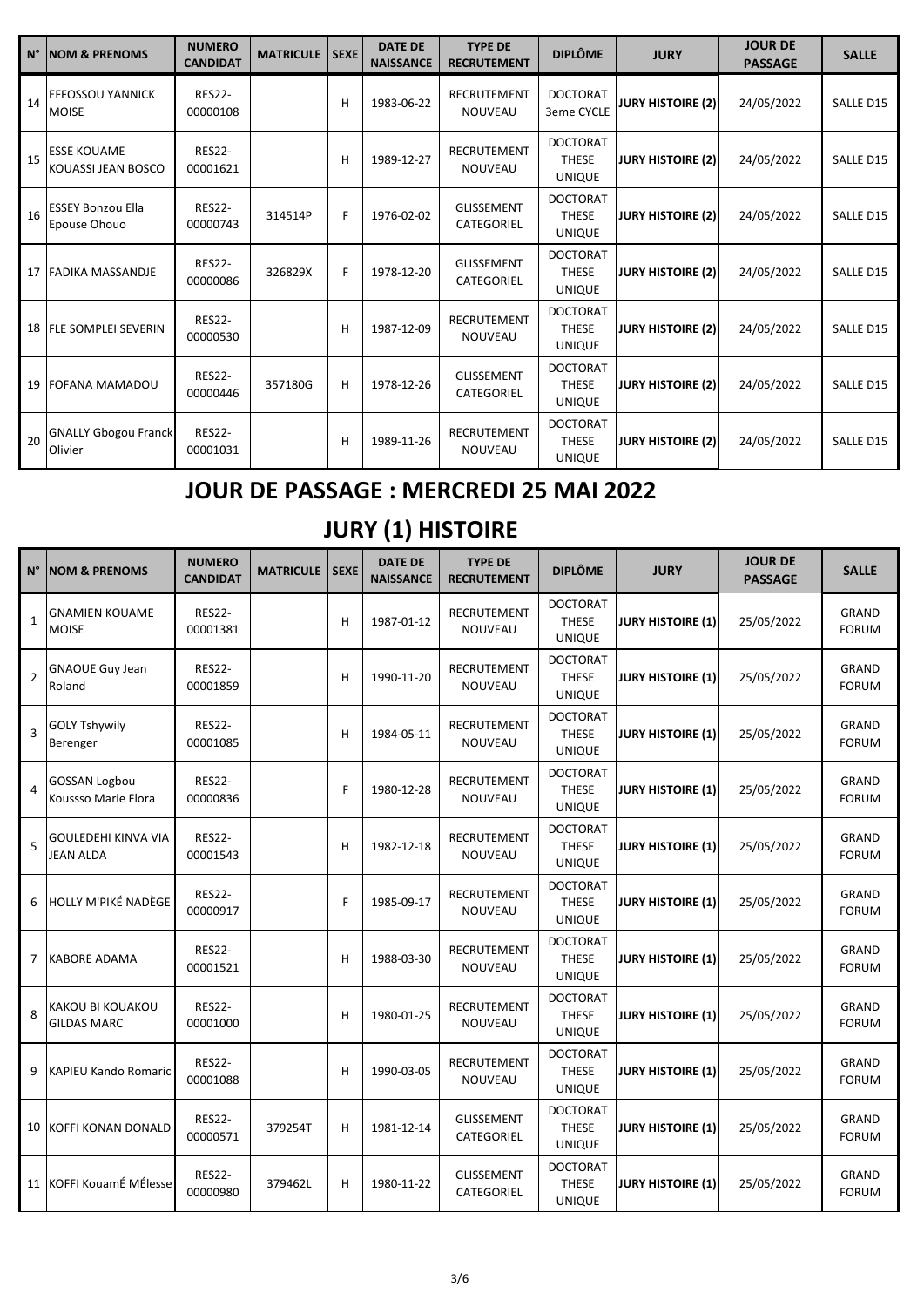| $N^{\circ}$     | <b>NOM &amp; PRENOMS</b>                | <b>NUMERO</b><br><b>CANDIDAT</b> | <b>MATRICULE</b> | <b>SEXE</b> | <b>DATE DE</b><br><b>NAISSANCE</b> | <b>TYPE DE</b><br><b>RECRUTEMENT</b> | <b>DIPLÔME</b>                                   | <b>JURY</b>              | <b>JOUR DE</b><br><b>PASSAGE</b> | <b>SALLE</b>                 |
|-----------------|-----------------------------------------|----------------------------------|------------------|-------------|------------------------------------|--------------------------------------|--------------------------------------------------|--------------------------|----------------------------------|------------------------------|
| 12              | KONAN AMOI DOGBE<br><b>JUSTIN</b>       | <b>RES22-</b><br>00001476        |                  | H           | 1988-01-02                         | <b>RECRUTEMENT</b><br><b>NOUVEAU</b> | <b>DOCTORAT</b><br><b>THESE</b><br><b>UNIQUE</b> | <b>JURY HISTOIRE (1)</b> | 25/05/2022                       | <b>GRAND</b><br><b>FORUM</b> |
| 13              | KONATE ROKIA<br><b>ALEXANDRA</b>        | <b>RES22-</b><br>00000365        |                  | F           | 1983-01-23                         | RECRUTEMENT<br><b>NOUVEAU</b>        | <b>DOCTORAT</b><br><b>THESE</b><br><b>UNIQUE</b> | <b>JURY HISTOIRE (1)</b> | 25/05/2022                       | <b>GRAND</b><br><b>FORUM</b> |
|                 | 14 KONE Abdoulaye                       | <b>RES22-</b><br>00001360        |                  | Н           | 1981-12-17                         | <b>RECRUTEMENT</b><br><b>NOUVEAU</b> | <b>DOCTORAT</b><br>3eme CYCLE                    | <b>JURY HISTOIRE (1)</b> | 25/05/2022                       | <b>GRAND</b><br><b>FORUM</b> |
| 15 <sup>1</sup> | <b>KONE BRAHIMA</b>                     | <b>RES22-</b><br>00000056        |                  | H           | 1982-04-05                         | <b>RECRUTEMENT</b><br><b>NOUVEAU</b> | <b>DOCTORAT</b><br><b>THESE</b><br><b>UNIQUE</b> | <b>JURY HISTOIRE (1)</b> | 25/05/2022                       | <b>GRAND</b><br><b>FORUM</b> |
| 16              | KOUADIO KOUAKOU<br><b>MARC</b>          | <b>RES22-</b><br>00000955        |                  | Н           | 1983-04-28                         | <b>RECRUTEMENT</b><br><b>NOUVEAU</b> | <b>DOCTORAT</b><br><b>THESE</b><br><b>UNIQUE</b> | <b>JURY HISTOIRE (1)</b> | 25/05/2022                       | <b>GRAND</b><br><b>FORUM</b> |
| 17              | KOUADIO N'GORAN<br><b>EDOUARD</b>       | <b>RES22-</b><br>00001841        |                  | Н           | 1984-04-06                         | RECRUTEMENT<br><b>NOUVEAU</b>        | <b>DOCTORAT</b><br><b>THESE</b><br><b>UNIQUE</b> | <b>JURY HISTOIRE (1)</b> | 25/05/2022                       | <b>GRAND</b><br><b>FORUM</b> |
| 18              | <b>KOUADIO N'GORAN</b><br><b>JULIEN</b> | <b>RES22-</b><br>00000619        |                  | Н           | 1980-02-17                         | <b>RECRUTEMENT</b><br><b>NOUVEAU</b> | <b>DOCTORAT</b><br><b>THESE</b><br><b>UNIQUE</b> | <b>JURY HISTOIRE (1)</b> | 25/05/2022                       | <b>GRAND</b><br><b>FORUM</b> |
| 19              | KOUADIO YAO<br><b>CLEMENT</b>           | <b>RES22-</b><br>00001622        | 306005E          | Н           | 1973-12-07                         | <b>GLISSEMENT</b><br>CATEGORIEL      | <b>DOCTORAT</b><br><b>THESE</b><br><b>UNIQUE</b> | <b>JURY HISTOIRE (1)</b> | 25/05/2022                       | <b>GRAND</b><br><b>FORUM</b> |
| 20              | KOUADIO YAO ERNEST<br><b>BADOU</b>      | <b>RES22-</b><br>00002000        |                  | H           | 1987-11-15                         | <b>RECRUTEMENT</b><br><b>NOUVEAU</b> | <b>DOCTORAT</b><br><b>THESE</b><br><b>UNIQUE</b> | <b>JURY HISTOIRE (1)</b> | 25/05/2022                       | <b>GRAND</b><br><b>FORUM</b> |

# **JURY (2) HISTOIRE**

| $N^{\circ}$    | <b>NOM &amp; PRENOMS</b>                   | <b>NUMERO</b><br><b>CANDIDAT</b> | <b>MATRICULE</b> | <b>SEXE</b> | <b>DATE DE</b><br><b>NAISSANCE</b> | <b>TYPE DE</b><br><b>RECRUTEMENT</b> | <b>DIPLÔME</b>                                   | <b>JURY</b>              | <b>JOUR DE</b><br><b>PASSAGE</b> | <b>SALLE</b> |
|----------------|--------------------------------------------|----------------------------------|------------------|-------------|------------------------------------|--------------------------------------|--------------------------------------------------|--------------------------|----------------------------------|--------------|
| $\mathbf{1}$   | KOUAKOU BA KOFFI<br>VALENTIN               | <b>RES22-</b><br>00000311        |                  | H           | 1981-02-14                         | <b>RECRUTEMENT</b><br><b>NOUVEAU</b> | <b>DOCTORAT</b><br><b>THESE</b><br><b>UNIQUE</b> | <b>JURY HISTOIRE (2)</b> | 25/05/2022                       | SALLE D15    |
| $\overline{2}$ | <b>KOUAME ELVIS</b><br>SAMBOU N'GUESSAN    | <b>RES22-</b><br>00001101        |                  | H           | 1984-05-28                         | RECRUTEMENT<br><b>NOUVEAU</b>        | <b>DOCTORAT</b><br><b>THESE</b><br><b>UNIQUE</b> | <b>JURY HISTOIRE (2)</b> | 25/05/2022                       | SALLE D15    |
| 3              | <b>KOUAME HERMANN</b>                      | <b>RES22-</b><br>00001276        |                  | H           | 1983-09-25                         | <b>RECRUTEMENT</b><br><b>NOUVEAU</b> | <b>DOCTORAT</b><br><b>THESE</b><br><b>UNIQUE</b> | <b>JURY HISTOIRE (2)</b> | 25/05/2022                       | SALLE D15    |
| 4              | <b>KOUAME N'DA</b><br>THIERRY              | <b>RES22-</b><br>00001734        | 468464G          | H           | 1986-01-01                         | <b>GLISSEMENT</b><br>CATEGORIEL      | <b>DOCTORAT</b><br><b>THESE</b><br><b>UNIQUE</b> | <b>JURY HISTOIRE (2)</b> | 25/05/2022                       | SALLE D15    |
| 5              | KOUAME YAO<br><b>FREDERIC</b>              | <b>RES22-</b><br>00001933        | 324868C          | H           | 1974-08-07                         | GLISSEMENT<br>CATEGORIEL             | <b>DOCTORAT</b><br><b>THESE</b><br><b>UNIQUE</b> | <b>JURY HISTOIRE (2)</b> | 25/05/2022                       | SALLE D15    |
| 6              | KOUASSI ESSI KONAN<br><b>SAMUEL DUBOIS</b> | <b>RES22-</b><br>00001245        |                  | н           | 1975-07-17                         | CONTRAT                              | <b>DOCTORAT</b><br><b>THESE</b><br><b>UNIQUE</b> | <b>JURY HISTOIRE (2)</b> | 25/05/2022                       | SALLE D15    |
| $\overline{7}$ | <b>KOUASSI Kobenan</b><br>Leon             | <b>RES22-</b><br>00000739        |                  | H           | 1985-11-10                         | <b>RECRUTEMENT</b><br><b>NOUVEAU</b> | <b>DOCTORAT</b><br><b>THESE</b><br><b>UNIQUE</b> | <b>JURY HISTOIRE (2)</b> | 25/05/2022                       | SALLE D15    |
| 8              | KOUASSI Koffi Alain                        | <b>RES22-</b><br>00000143        |                  | H           | 1989-12-22                         | RECRUTEMENT<br><b>NOUVEAU</b>        | <b>DOCTORAT</b><br><b>THESE</b><br><b>UNIQUE</b> | <b>JURY HISTOIRE (2)</b> | 25/05/2022                       | SALLE D15    |
| 9              | <b>KOUASSI KOFFI ERIC</b>                  | <b>RES22-</b><br>00001387        |                  | H           | 1982-08-16                         | RECRUTEMENT<br><b>NOUVEAU</b>        | <b>DOCTORAT</b><br><b>THESE</b><br><b>UNIQUE</b> | <b>JURY HISTOIRE (2)</b> | 25/05/2022                       | SALLE D15    |
| 10             | <b>KOUASSI KONAN</b><br>SAMUEL             | <b>RES22-</b><br>00000692        |                  | H           | 1975-12-20                         | <b>CONTRAT</b>                       | <b>DOCTORAT</b><br><b>THESE</b><br><b>UNIQUE</b> | <b>JURY HISTOIRE (2)</b> | 25/05/2022                       | SALLE D15    |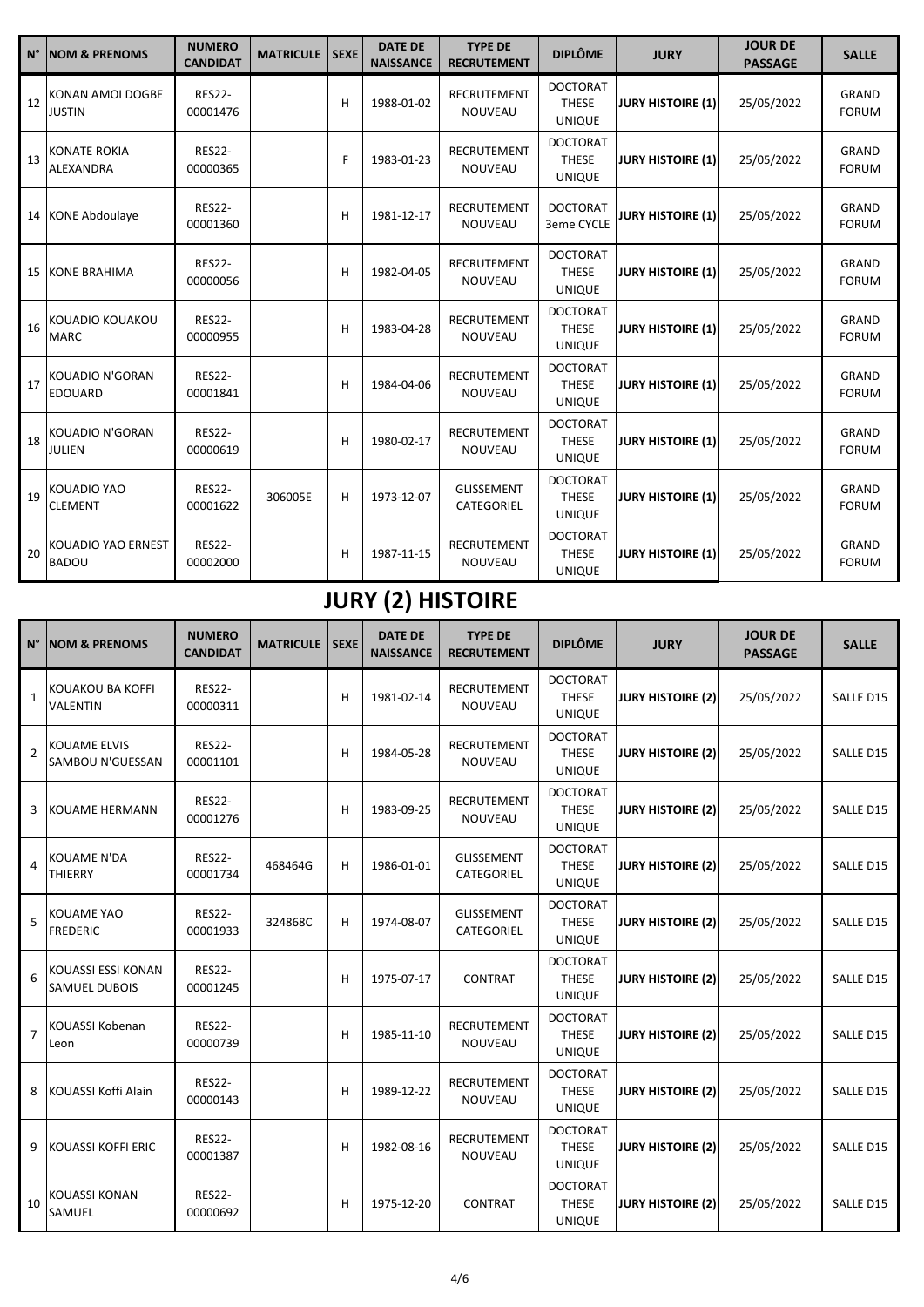| $N^{\circ}$ | <b>NOM &amp; PRENOMS</b>              | <b>NUMERO</b><br><b>CANDIDAT</b> | <b>MATRICULE</b> | <b>SEXE</b> | <b>DATE DE</b><br><b>NAISSANCE</b> | <b>TYPE DE</b><br><b>RECRUTEMENT</b> | <b>DIPLÔME</b>                                   | <b>JURY</b>              | <b>JOUR DE</b><br><b>PASSAGE</b> | <b>SALLE</b> |
|-------------|---------------------------------------|----------------------------------|------------------|-------------|------------------------------------|--------------------------------------|--------------------------------------------------|--------------------------|----------------------------------|--------------|
| 11          | KOUASSI KOUAMÉ<br><b>FRANCOIS</b>     | <b>RES22-</b><br>00000312        |                  | H           | 1991-12-30                         | <b>RECRUTEMENT</b><br><b>NOUVEAU</b> | <b>DOCTORAT</b><br><b>THESE</b><br><b>UNIQUE</b> | <b>JURY HISTOIRE (2)</b> | 25/05/2022                       | SALLE D15    |
| 12          | <b>KOUASSI Kouassi</b><br>Raguin      | <b>RES22-</b><br>00001675        |                  | Н           | 1981-12-29                         | RECRUTEMENT<br><b>NOUVEAU</b>        | <b>DOCTORAT</b><br><b>THESE</b><br><b>UNIQUE</b> | <b>JURY HISTOIRE (2)</b> | 25/05/2022                       | SALLE D15    |
| 13          | KOUASSIBLE KOUAME<br>JEAN-LUC         | <b>RES22-</b><br>00001877        |                  | H           | 1986-07-05                         | <b>RECRUTEMENT</b><br>NOUVEAU        | <b>DOCTORAT</b><br><b>THESE</b><br><b>UNIQUE</b> | <b>JURY HISTOIRE (2)</b> | 25/05/2022                       | SALLE D15    |
| 14          | KOUI KEASSEMAE<br><b>ELYSEE</b>       | <b>RES22-</b><br>00001189        |                  | Н           | 1987-01-12                         | <b>RECRUTEMENT</b><br><b>NOUVEAU</b> | <b>DOCTORAT</b><br><b>THESE</b><br><b>UNIQUE</b> | <b>JURY HISTOIRE (2)</b> | 25/05/2022                       | SALLE D15    |
| 15          | <b>KRA KOSSIA BLANDINE</b>            | <b>RES22-</b><br>00001004        |                  | F           | 1984-03-11                         | <b>RECRUTEMENT</b><br><b>NOUVEAU</b> | <b>DOCTORAT</b><br><b>THESE</b><br><b>UNIQUE</b> | <b>JURY HISTOIRE (2)</b> | 25/05/2022                       | SALLE D15    |
|             | 16 LANZARE Koffi Daguoy               | <b>RES22-</b><br>00000207        |                  | Н           | 1987-11-21                         | RECRUTEMENT<br><b>NOUVEAU</b>        | <b>DOCTORAT</b><br><b>THESE</b><br><b>UNIQUE</b> | <b>JURY HISTOIRE (2)</b> | 25/05/2022                       | SALLE D15    |
| 17          | <b>LEOBLE BAKA CELESTIN</b>           | <b>RES22-</b><br>00001487        |                  | H           | 1982-11-04                         | RECRUTEMENT<br>NOUVEAU               | <b>DOCTORAT</b><br><b>THESE</b><br><b>UNIQUE</b> | <b>JURY HISTOIRE (2)</b> | 25/05/2022                       | SALLE D15    |
| 18          | MAH Gli Modeste<br>Franck             | <b>RES22-</b><br>00001257        |                  | Н           | 1988-02-09                         | RECRUTEMENT<br>NOUVEAU               | <b>DOCTORAT</b><br><b>THESE</b><br><b>UNIQUE</b> | <b>JURY HISTOIRE (2)</b> | 25/05/2022                       | SALLE D15    |
| 19          | MIEZAN ESSOU KOFFI<br><b>BENJAMIN</b> | <b>RES22-</b><br>00000718        |                  | Н           | 1985-01-01                         | <b>RECRUTEMENT</b><br>NOUVEAU        | <b>DOCTORAT</b><br><b>THESE</b><br><b>UNIQUE</b> | <b>JURY HISTOIRE (2)</b> | 25/05/2022                       | SALLE D15    |
| 20          | MOUSSA GONZREU<br><b>NOËL</b>         | <b>RES22-</b><br>00000840        | 274884T          | Н           | 1975-01-01                         | GLISSEMENT<br>CATEGORIEL             | <b>DOCTORAT</b><br><b>THESE</b><br><b>UNIQUE</b> | <b>JURY HISTOIRE (2)</b> | 25/05/2022                       | SALLE D15    |

### **JOUR DE PASSAGE : LUNDI 23 MAI 2022**

## **JURY (1) HISTOIRE**

|                | N° INOM & PRENOMS                             | <b>NUMERO</b><br><b>CANDIDAT</b> | <b>MATRICULE</b> | <b>SEXE</b> | <b>DATE DE</b><br><b>NAISSANCE</b> | <b>TYPE DE</b><br><b>RECRUTEMENT</b> | <b>DIPLÔME</b>                                   | <b>JURY</b>              | <b>JOUR DE</b><br><b>PASSAGE</b> | <b>SALLE</b>                 |
|----------------|-----------------------------------------------|----------------------------------|------------------|-------------|------------------------------------|--------------------------------------|--------------------------------------------------|--------------------------|----------------------------------|------------------------------|
| $\mathbf{1}$   | N'CHO ANIN PATRICIA-<br><b>CLAIRE</b>         | <b>RES22-</b><br>00000677        |                  | F           | 1989-09-05                         | RECRUTEMENT<br><b>NOUVEAU</b>        | <b>DOCTORAT</b><br><b>THESE</b><br><b>UNIQUE</b> | <b>JURY HISTOIRE (1)</b> | 23/05/2022                       | <b>GRAND</b><br><b>FORUM</b> |
| $\mathcal{P}$  | N'DOUFOU YAPI<br><b>THIERRY</b>               | <b>RES22-</b><br>00000097        |                  | н           | 1983-03-10                         | <b>RECRUTEMENT</b><br><b>NOUVEAU</b> | <b>DOCTORAT</b><br><b>THESE</b><br><b>UNIQUE</b> | <b>JURY HISTOIRE (1)</b> | 23/05/2022                       | <b>GRAND</b><br><b>FORUM</b> |
| 3              | IN'GUESSAN Koffi Denis                        | <b>RES22-</b><br>00001511        | 334480W          | н           | 1974-01-05                         | <b>GLISSEMENT</b><br>CATEGORIEL      | <b>DOCTORAT</b><br><b>THESE</b><br><b>UNIQUE</b> | <b>JURY HISTOIRE (1)</b> | 23/05/2022                       | <b>GRAND</b><br><b>FORUM</b> |
| 4              | <b>N'TA ANOH GEORGES</b>                      | <b>RES22-</b><br>00000305        |                  | н           | 1995-06-26                         | <b>RECRUTEMENT</b><br><b>NOUVEAU</b> | <b>DOCTORAT</b><br><b>THESE</b><br><b>UNIQUE</b> | <b>JURY HISTOIRE (1)</b> | 23/05/2022                       | <b>GRAND</b><br><b>FORUM</b> |
| 5              | <b>OSSOHOU AKRELI</b><br><b>AKRELI MARCEL</b> | <b>RES22-</b><br>00000873        |                  | H           | 1975-01-31                         | <b>RECRUTEMENT</b><br><b>NOUVEAU</b> | <b>DOCTORAT</b><br><b>THESE</b><br><b>UNIQUE</b> | <b>JURY HISTOIRE (1)</b> | 23/05/2022                       | <b>GRAND</b><br><b>FORUM</b> |
| 6              | IOUATTARA FONNI<br>N'GOLO YOUSSOUF            | <b>RES22-</b><br>00000294        |                  | н           | 1989-03-23                         | <b>RECRUTEMENT</b><br><b>NOUVEAU</b> | <b>DOCTORAT</b><br><b>THESE</b><br><b>UNIQUE</b> | <b>JURY HISTOIRE (1)</b> | 23/05/2022                       | <b>GRAND</b><br><b>FORUM</b> |
| $\overline{7}$ | <b>OUATTARA</b><br><b>KACOUMANI MESMER</b>    | <b>RES22-</b><br>00000339        |                  | H           | 1989-12-22                         | <b>RECRUTEMENT</b><br><b>NOUVEAU</b> | <b>DOCTORAT</b><br><b>THESE</b><br><b>UNIQUE</b> | <b>JURY HISTOIRE (1)</b> | 23/05/2022                       | <b>GRAND</b><br><b>FORUM</b> |
| 8              | lOUATTARA MAMADI<br><b>NOUMTCHE</b>           | <b>RES22-</b><br>00001206        |                  | н           | 1983-04-01                         | <b>RECRUTEMENT</b><br><b>NOUVEAU</b> | <b>DOCTORAT</b><br><b>THESE</b><br><b>UNIQUE</b> | <b>JURY HISTOIRE (1)</b> | 23/05/2022                       | GRAND<br><b>FORUM</b>        |